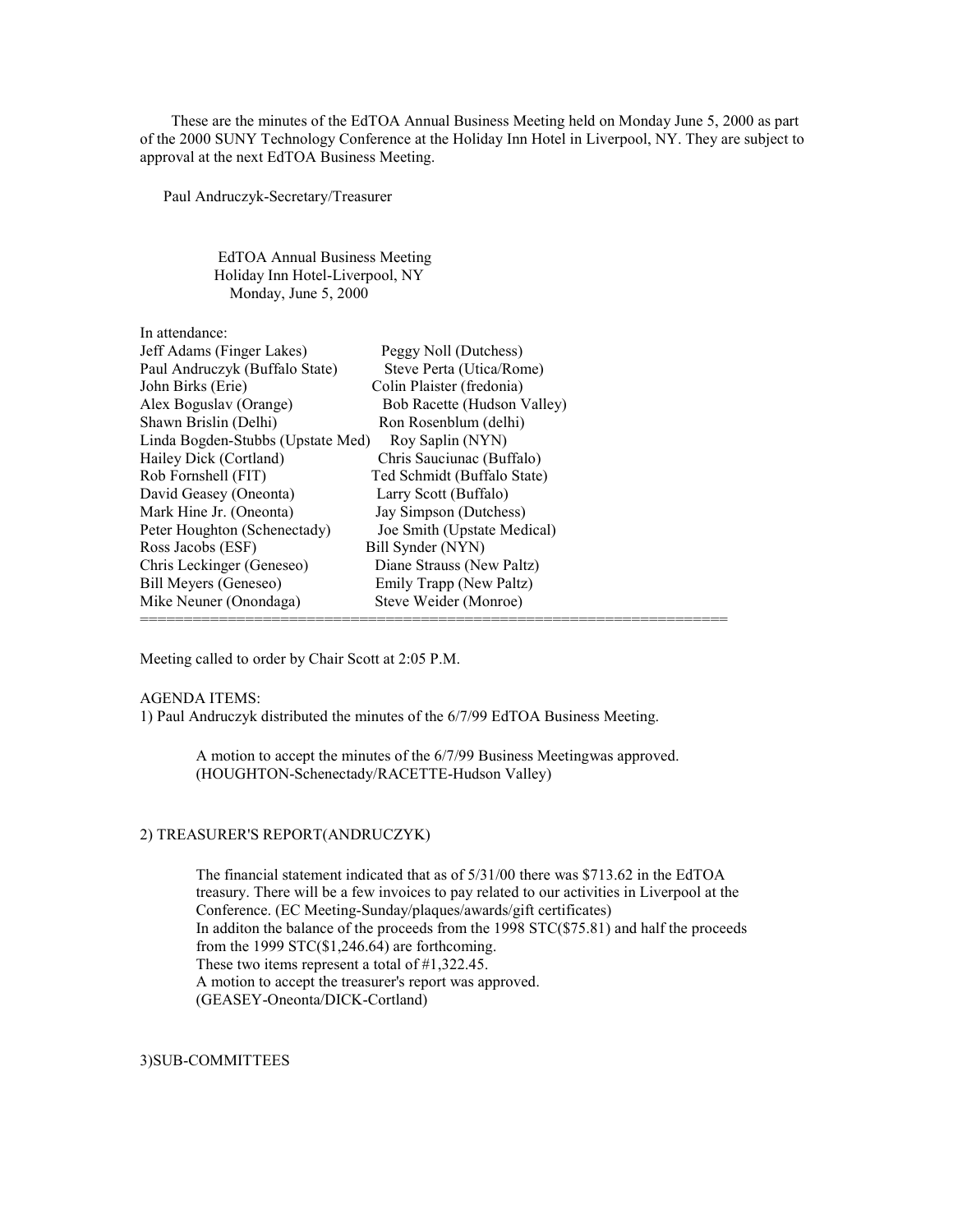# MULTIMEDIA CLASSROOMS(TRAPP/RACETTE)

- EdTOA sponsored the downlinking of the CCUMC videoconference on "DESIGNING CLASSROOMS for TECHNOLOGY INTEGRATION" at four SUNY sites: Erie CC/New Paltz/Schenectady CC/Tompkins-Cortland CC

-Two books were purchased:

CLASSROOM DESIGN MANUAL \$20

CLASSROOM GUIDELINES for the DESIGN and CONSTRUCTION of

CLASSROOMS at the UNIVERSITY of CALIFORNIA @ SANTA CRUZ \$28.00

Contact Emily at New Paltz(TRAPPE@NEWPALTZ.EDU) if you wish to use the books as a reference.

- Dutchess CC staff visited New Paltz to view the development of several new multimedia classrooms.

- Emily thanked Jeff Adams for all his work on the EdTOA webpage on High Tech Classrooms. Jeff asked folks to send him anything and everything related to classroom design. He is especially in want of vendors from the Eastern part of the state. Send pictures, other classroom design websites, whatever.

ADAMSJA@MAIL.FINGERLAKES.EDU

Access the webpage via the EdTOA website at www.EDTOA.SUNY.EDU Click on "Multimedia Classrooms"

# DISTANCE LEARNING(BIRKS)

- The work of this committee has been put on hold

#### WEB PAGE(HOUGHTON)

- Peter reported that we have 125 total pages.

- 9 Meg of space is being used including MM pages-all courtesy of SUNY/ALIS.

- We also have 21 external links/32 active units pages with 2 pending and over 113 Multi-media links.

- In addition there is a listing of position openings in media-related work along with a listing of relevant conferences.

- Peter continues to work with Paul in updating the membership directory.

- Jeff Adams reiterated his request for data to add to the High Tech Classrooms page.

### 4) NEW BUSINESS

A - Fall Business Meeting

Discussion was held on holding a Fall business meeting this year. Options centered around the Wizard/COA meetings planned for October 17-19th or the 2000 Teaching Tools in Syracuse on October 5-6th. The group consensus indicated that NO "formal" Fall business meeting will be held this year as we have NO volunteer(s) to attend to details.

-If a group of EdTOA folks attend Teaching Tools, the treasury will consider supporting a lunch on October 6th. Someone needs to coordinate this activity if it(lunch) is to become a reality. It calls for requesting a room and food service through the TT planning staff. Joe Smith at Upstate Medical would be the contact person to work with.

#### B - Membership Committee

- Discussion was held regarding the need for a membership committee in EdTOA. Do we or don't we "recruit" new members? There may be a need to "welcome" new hires who because of their job descriptions are "EdTOAns." We all need to become aware of new folks and welcome them to our organization.

- Mike Neuner will do something similar to what COA did-the writing of a letter to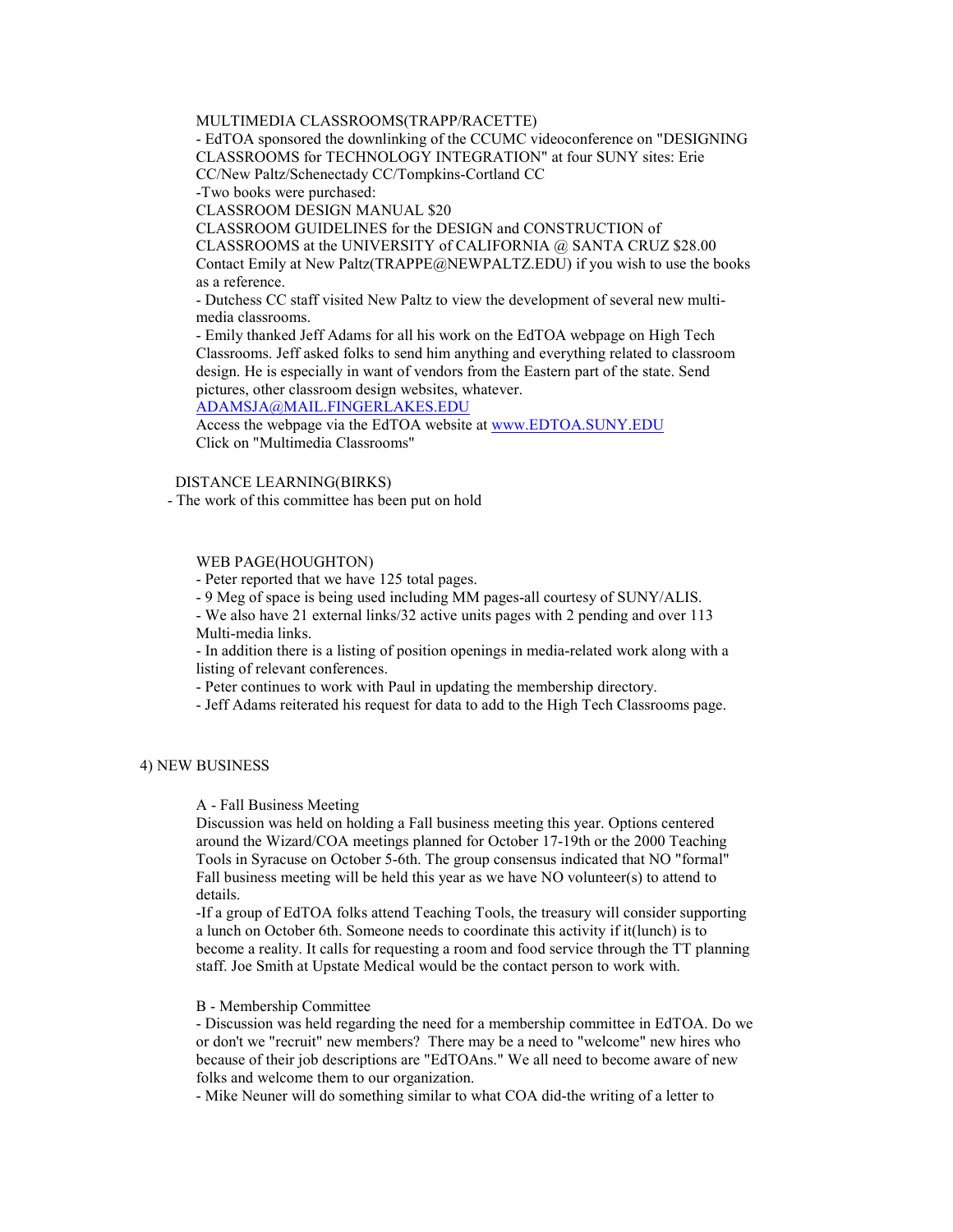campus presidents and a mailing to new hires telling them who and what we are. - "Welcome" activities will take place this fall when most new hires would be most likely to be joining state payrolls at SUNY campuses.

- Please DON'T hesitate to let members of the Executive Committee know about NEW "EdTOA" staff in your department so we can begin to educate them on EdTOA's mission and goals.

C - The SUNY IT(Information Technology) position paper drafted by the three OA chairs was "laid to rest" via a letter from Chris Haile, Chuck Goolden and Dave DeMarco dated 5/22/00."We have discussed your proposal in light of the fact that the Chancellor and Chief Operating Officer Dick MIller have indicated their commitment to stragetic planning for SUNY. We expect this will lead to determination of a strategic and organizational direction for technology. The nature, role and composition of a technology advisory organization should evolve from this process, so it seems to us premature to establish a new advisory structure now. We have, however, made Dick Miller aware of your interest and readiness to contribute."

\*\*If anyone would like a copy of the position paper (in .PDF format) and/or the above referenced letter contact PAUL ANDRUCZYK at

#### ANDRUCPA@BUFFALOSTATE.EDU or 716-878-6931 (Click the icon to get the Adobe Acrobat reader if you don't already have it.)

#### 5) NEW YORK NETWORK/SUNYSAT(SNYDER)

- The NYN will be moving from the 12th floor of the A.E. Smith Building to the Concourse of the Empire State Plaza.

- An RFP has gone out for the transition from digital/analog to to an all digital HDTV format. - OTB is utilizing 2 full NYN channels.

- AENY is going into 500,000 homes on 7 day-12 hour a day schedule.Their schedule can be found at www.NYN.SUNY.EDU

- There is a Technology Entreprenuer Fund of \$10,000,000 available for a Satellite Training Network involving the state's Department of Health, the Lottery. State Police and Department of Conservation.

- SUNY campuses can get involved by providing video-based training. NYN would like to know who has what production capability to assist with meeting the needs of various state agencies.

6) STC 2001

- The concept of moving STC to a new site (Hudson Valley Resort and Spa) for 2001 was discussed. Dates would be June 17-20th. It would mean changes in travel/lodging for many, not to mention possible increases in fees.

- A "show of hands" indicated EdTOA was more than willing to make the move to the Hudson Valley area for 2001.

The EdTOA members on the STC Standing/Planning Committees will so advise those committees at their joint meeting Wednesday morning.

7) AWARDS/RECOGNITION PLAQUES(NEUNER/SCOTT) Recognize-Reward-Celebrate-Hard Work-Commitment-Dedication

- Chair Scott recognized the following individuals for their recent contributions to the EdTOA EC and for serving on the STC 2000 Planning Committee

==========================================================

 Paul Andruczyk Mike Neuner John Birks Bob Racette Peter Houghton Emily Trapp Bill Meyers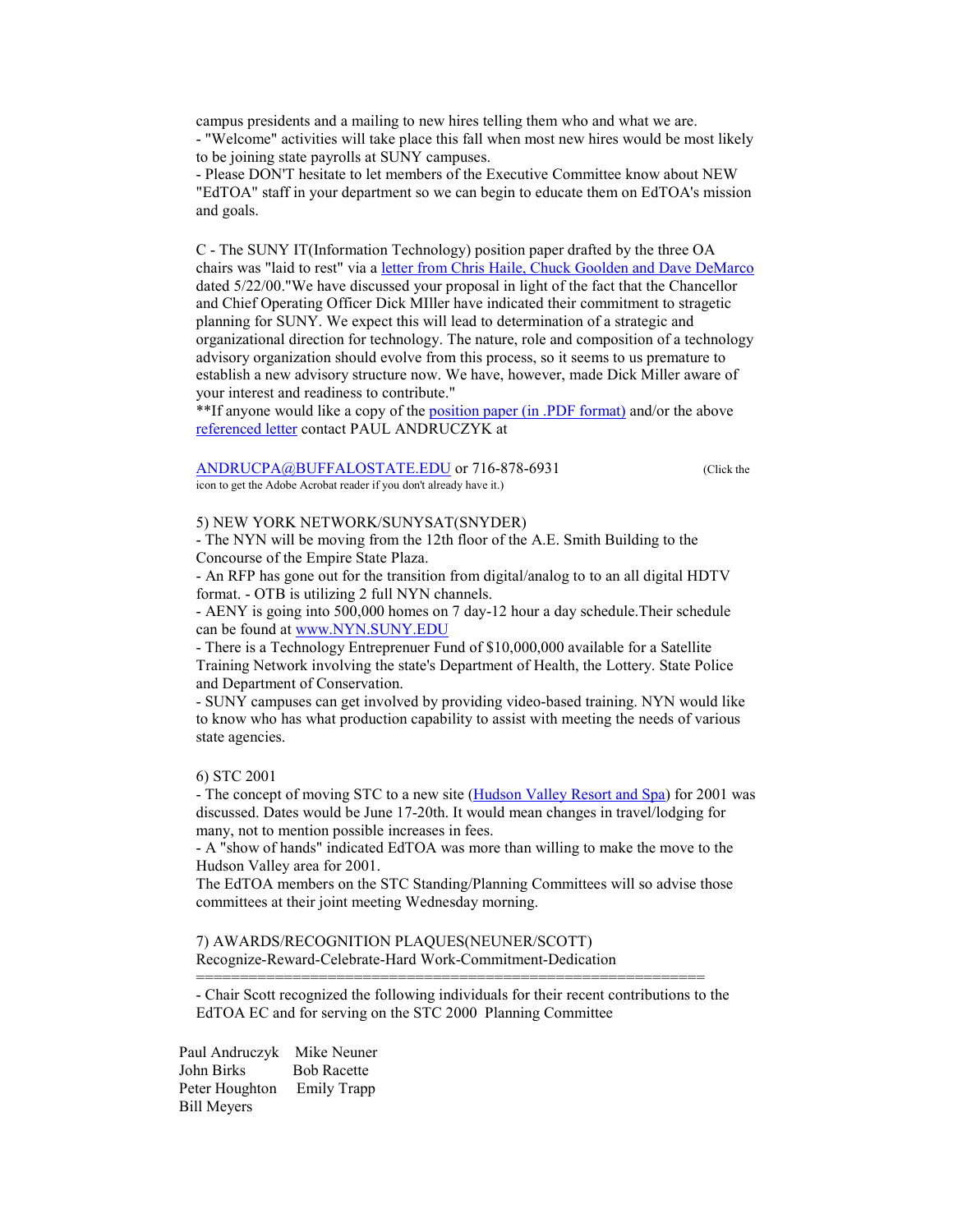- Chair-Elect Neuner acknowledged two individuals "In Recognition of Outstanding Service to SUNY EdTOA"

# ROBERT E. RACETTE JR.

"Bob has been a working member of EdTOA for years now, even when only serving as the NYN/SUNYSAT rep to the Executive Committee. He has never been one to shrink away from voicing his concerns and ideas for ways to improve SUNY and EdTOA. Bob accepted nomination to the position of Chair-Elect at a time when no one volunteered for the job. Actually Bob was VOLUNTEERED, but accepted graciously despite the fact there was concern for a Chair-elect being a non-voting member from SUNY/ALIS. Bob resigned his position at NYN and took a position at Hudson Valley CC as Coordinator of Media Services. Bob still has a lot to say and will no doubt continue to stay involved in EdTOA after his term as "Past Chair has expired.

(Secretary's footnote-he was elected a Northeast Rep/see item #8)

## JAY H. SIMPSON

"Jay started working at Dutchess CC in 1971 as our Chief Engineer. He is still there, now as the Director of Telecommunications and Instructional Media. He has been involved with EdTOA for close to 30 years. He was a motivating force in advancing technology at DCC: the college's LPTV station, a 2-channel ITFS system, and both satellite and ISDN videoconferencing. He manages the production facilities for the Communications Media Arts program, the campus telephone system, the CCTV, security TV and LAN cable plant as well as supervising the Equipment Repair Center. He purchases all PCVs for campus use. Jay has been intimately involved in DCC's 5-year plan which included the opening of a new academic building on May 22nd....taking care of telecommunications, smart classrooms and computer lab aspects. What he does best is figuring out how to implement new technologies("new toys") to benefit faculty, staff and students at Dutchess CC."

- Mike also presented a new award recognizing one of "ours" as one of the most recent recipient of the Chancellor's Award for Excellence in Professional Service presented to JEFF ADAMS of Finger Lakes CC. "Recipients of this award have their name engraved on the Chancellor's Award Plaque and a certificate in appreciation for their service. We wish to further honor Jeff with a gift from our Executive Board in recognition of his outstanding efforts to promote collaboration, support and enrichment among SUNY instructional technology personnel. Jeff made outstanding contributions to EdTOA both in his efforts in building the Media Equipped Classroom Website and his untiring support of Technological solutions to SUNY instructional needs."

- Finally, Mike presented outgoing Chair Larry Scott with a token of appreciation from EdTOA.

## 8)ELECTION OF OFFICERS/REGIONAL REPS

- The general business meeting was suspended so regions could meet to hold elections for representatives and solicit nominations for officers.

- Upon resumption of the business meeting Chair Scott announced the following slate of REGIONAL REPRESENTATIVES for 2000-2001:

 Central:HAILEY DICK-Cortland/ROSS JACOBS-ESF Northeast:SHAWN BRISLIN-Delhi/BOB RACETTE-Hudson Valley Southeast:PEGGY NOLL-Dutchess/EMILY TRAPP-New Paltz Western:JOHN BIRKS-Erie/BILL MEYERS-Geneseo/STEVE WEIDER-Monroe